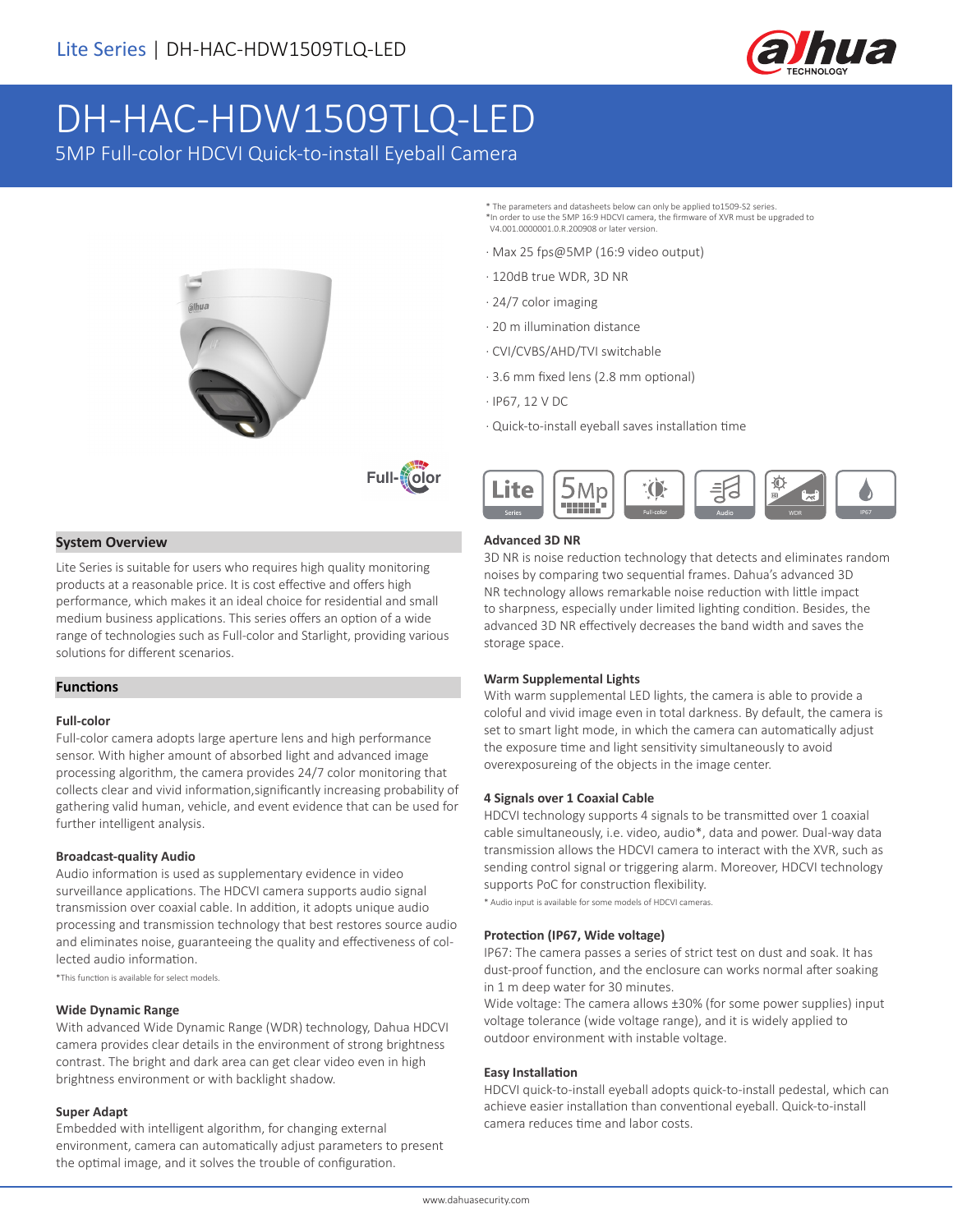# Lite Series | DH-HAC-HDW1509TLQ-LED

# **Technical Specification**

| Camera                          |          |                                                                    |                      |                     |                               |
|---------------------------------|----------|--------------------------------------------------------------------|----------------------|---------------------|-------------------------------|
| Image Sensor                    |          | <b>5MP CMOS</b>                                                    |                      |                     |                               |
| Max. Resolution                 |          | 2880 (H) × 1620 (V)                                                |                      |                     |                               |
| Pixel                           |          | 5MP                                                                |                      |                     |                               |
| <b>Scanning System</b>          |          | Progressive                                                        |                      |                     |                               |
| <b>Electronic Shutter Speed</b> |          | PAL:1/3 s-1/100,000 s<br>NTSC:1/4 s-1/100,000 s                    |                      |                     |                               |
| S/N Ratio                       |          | >65 dB                                                             |                      |                     |                               |
| Min. Illumination               |          | 0.001 Lux/F1.0, 0 Lux warm light on                                |                      |                     |                               |
| <b>Illumination Distance</b>    |          | 20 m (65.61 ft)                                                    |                      |                     |                               |
| Illuminator On/Off Control      |          | Auto; manual                                                       |                      |                     |                               |
| <b>Illuminator Number</b>       |          | $\mathbf{1}$                                                       |                      |                     |                               |
| Pan/Tilt/Rotation Range         |          | Pan: 0°-360°<br>Tilt: 0°-78°<br>Rotation: 0°-360°                  |                      |                     |                               |
| Lens                            |          |                                                                    |                      |                     |                               |
| Lens Type                       |          | <b>Fixed lens</b>                                                  |                      |                     |                               |
| Mount Type                      |          | M12                                                                |                      |                     |                               |
| <b>Focal Length</b>             |          | 2.8 mm; 3.6 mm                                                     |                      |                     |                               |
| Max. Aperture                   |          | F1.0                                                               |                      |                     |                               |
| Field of View                   |          | 2.8 mm: H: 112°; V: 57°; D: 132°<br>3.6 mm: H: 88; V: 46°; D: 104° |                      |                     |                               |
| Iris Type                       |          | <b>Fixed iris</b>                                                  |                      |                     |                               |
| <b>Close Focus Distance</b>     |          | 2.8 mm: 1.6 m (5.25 ft);<br>3.6 mm: 2.3 m (7.5 ft)                 |                      |                     |                               |
| DORI<br><b>Distance</b>         | Lens     | Detect                                                             | Observe              | Recognize           | Identify                      |
|                                 | $2.8$ mm | 67.4 m<br>(212.3 ft)                                               | 27.0 m<br>(88.6 ft)  | 13.5 m<br>(44.3 ft) | 6.7 <sub>m</sub><br>(22.0 ft) |
|                                 | $3.6$ mm | 80.0 m<br>(262.5 ft)                                               | 32.0 m<br>(105.0 ft) | 16.0 m<br>(52.5 ft) | 8.0 <sub>m</sub><br>(26.2 ft) |

| <b>Gain Control</b>          | Auto; manual                                                                                                                                |  |
|------------------------------|---------------------------------------------------------------------------------------------------------------------------------------------|--|
| <b>Noise Reduction</b>       | 3D <sub>NR</sub>                                                                                                                            |  |
| Smart Light                  | Yes                                                                                                                                         |  |
| Mirror                       | Off/On                                                                                                                                      |  |
| <b>Privacy Masking</b>       | Off/On (8 areas, rectangle)                                                                                                                 |  |
| Certifications               |                                                                                                                                             |  |
| Certifications               | CE (EN55032, EN55024, EN50130-4,EN60950-1)<br>FCC (CFR 47 FCC Part 15 subpartB, ANSI C63.4-2014)<br>UL (UL60950-1+CAN/CSA C22.2 No.60950-1) |  |
| Port                         |                                                                                                                                             |  |
| Video Output                 | Video output choices of CVI/TVI/AHD/CVBS by one<br><b>BNC</b> port                                                                          |  |
| Audio Input                  | None                                                                                                                                        |  |
| Power                        |                                                                                                                                             |  |
| Power Supply                 | 12 V ±30% DC                                                                                                                                |  |
| Power Consumption            | Max 4.4 W (12 V DC, warm light on)                                                                                                          |  |
| Environment                  |                                                                                                                                             |  |
| <b>Operating Temperature</b> | -40 °C to +55 °C (-40 °F to +131 °F); < 95% (non-<br>condensation)                                                                          |  |
| <b>Storage Temperature</b>   | -40 °C to +55 °C (-40 °F to +131 °F); < 95% (non-<br>condensation)                                                                          |  |
| <b>Protection Grade</b>      | <b>IP67</b>                                                                                                                                 |  |
| Structure                    |                                                                                                                                             |  |
| Casing                       | Metal inner core + plastic cover + plastic pedestal                                                                                         |  |
| <b>Camera Dimensions</b>     | $\phi$ 97.1 mm × 91.4 mm ( $\phi$ 3.82" × 3.6")                                                                                             |  |
| Net Weight                   | 0.24 Kg (0.53 lb)                                                                                                                           |  |
| <b>Gross Weight</b>          | 0.37 Kg (0.82 lb)                                                                                                                           |  |

Video

| Frame Rate           | CVI:<br>PAL: 5M@25 fps; 4M@25 fps; 1080p@25 fps<br>NTSC: 5M@25 fps; 4M@30 fps; 1080p@30 fps<br>AHD:<br>PAL: 4M@25 fps;<br>NTSC: 4M@30 fps<br>TVI:<br>PAL: 4M@25 fps;<br>NTSC: 4M@30 fps<br>CVBS:<br>PAL: 960H;<br><b>NTSC: 960H</b> |  |
|----------------------|-------------------------------------------------------------------------------------------------------------------------------------------------------------------------------------------------------------------------------------|--|
| Resolution           | 5M (2880 × 1620); 4M (2560 × 1440); 1080p (1920 ×<br>1080); 960H (960 × 576/960 × 480)                                                                                                                                              |  |
| <b>BLC</b>           | BLC/HLC/WDR/HLC-Pro                                                                                                                                                                                                                 |  |
| <b>WDR</b>           | 120dB                                                                                                                                                                                                                               |  |
| <b>White Balance</b> | Auto; Area WB                                                                                                                                                                                                                       |  |